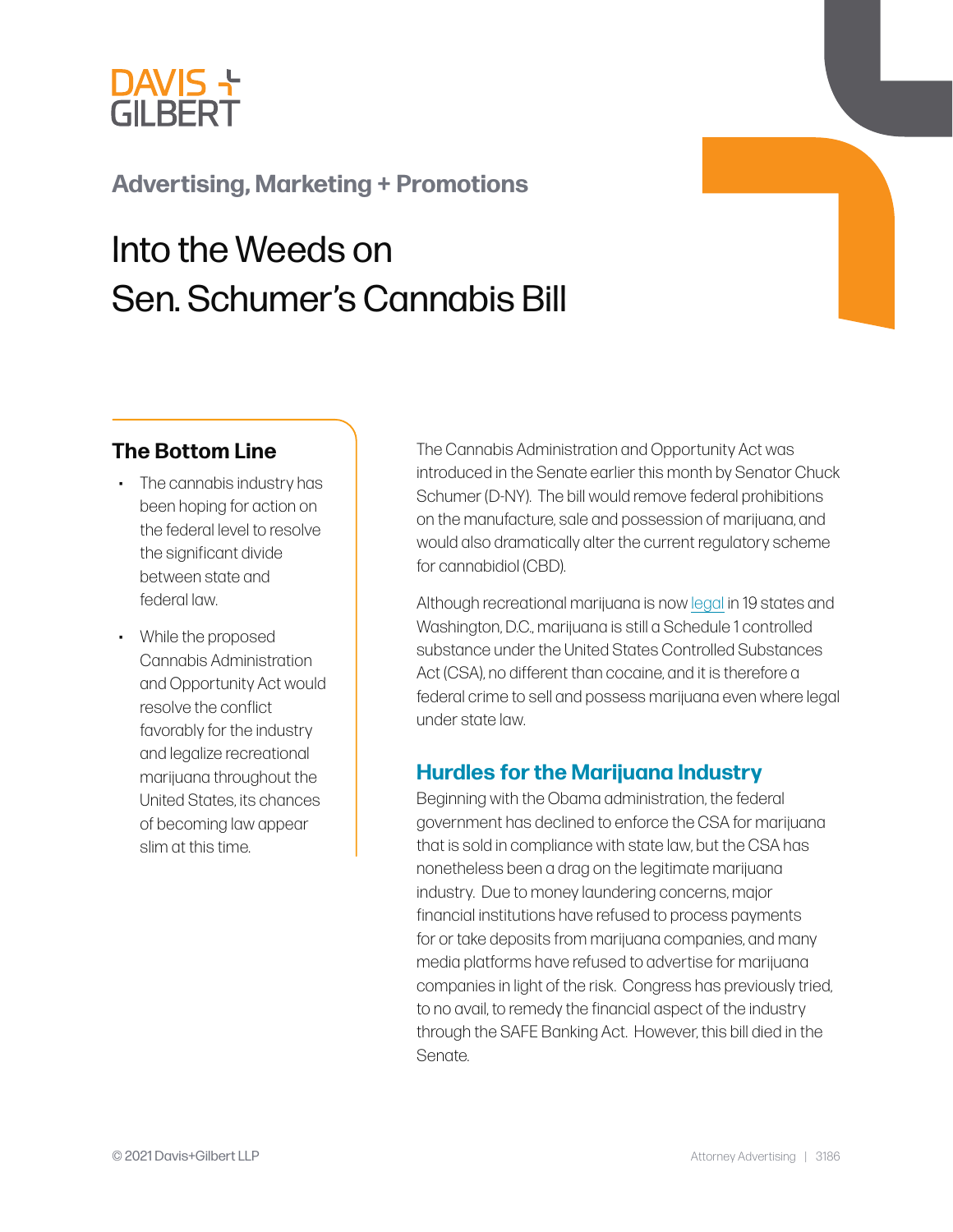

## **The Cannabis Administration and Opportunity Act**

The bill would remove marijuana from Schedule 1, eliminating the federal prohibition on marijuana, and create a new regulatory framework for marijuana. The Food and Drug Administration (FDA) would be the primary federal regulatory authority with respect to the manufacture and marketing of marijuana, and the Alcohol and Tobacco Tax and Trade Bureau the agency currently responsible for collecting excise taxes on tobacco and alcohol — would be responsible for collecting a newly imposed tax on marijuana.

The bill would also alter the current regulatory scheme with respect to CBD, marijuana's nonintoxicating cousin. CBD that is derived from hemp is currently legal on the federal level due to the 2018 Farm Bill, so long as it contains less than 0.3% THC, and is legal and widely sold in virtually every state. However, due to the inclusion of CBD in Epidiolex, a prescription antiepilepsy drug, the FDA considers CBD to be a drug and requires prior approval for it to be marketed and sold in [food and dietary supplements.](https://www.dglaw.com/press-alert-details.cfm?id=942) The FDA has not approved CBD for any such use, and therefore considers any food and dietary supplement product containing CBD to be misbranded.

Though the FDA has not been able to keep up with the booming CBD industry — save for products sold using aggressive and clearly misleading health claims — this prohibition has left CBD manufacturers in legal limbo as well.

The bill would require the FDA to immediately create a pathway for regulatory approval of CBD as a dietary supplement, though the bill as drafted does not include any language requiring approval for CBD to be used in food. It would also require the FDA to create an upper limit on daily consumption of CBD, in order to provide guidelines on the appropriate dosage of CBD to manufacturers.

The bill faces a tough road ahead. Although the House passed a similar bill last year, Republicans are largely opposed to marijuana legalization, and with Democrats holding a slim majority in the Senate, the bill may not pass without at least some GOP support. The White House has also continued to oppose federal legalization of marijuana. Nonetheless, Senator Schumer has stated that cannabis legalization is "one of the highest priorities" for Democrats, and the marijuana and CBD industries will no doubt be closely watching as the bill progresses in the Senate.